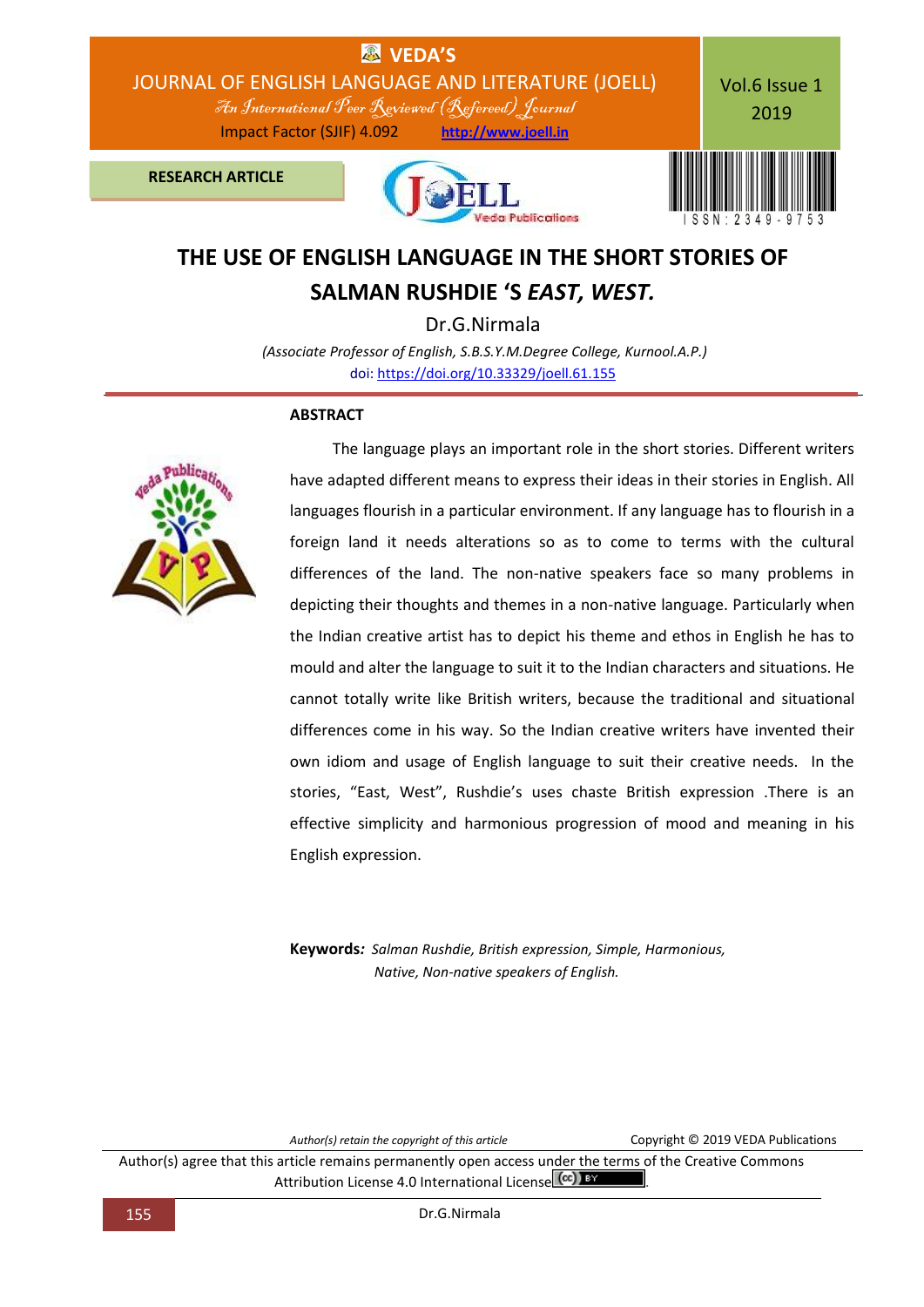Impact Factor (SJIF) 4.092 **http://www.joell.in**

### **INTRODUCTION**

Rushdie's experimentation with language is one or his remarkable achievements. Most reviewers have waxed lyrical over his quality of English and commented that no Indian writer has had the courage to handle English language with such gaiety and joyousness like him. His mastery of language it total and that he has decolonized English more effectively than the other writers. As he writes in his "Imaginary Homelands" about a world which is repressively colonized and also engages with and celebrates a complex inner world he produces an English language world which is not Anglo-centric. As he explains,

> "Those peoples who were once colonized by the language are now rapidly remaking it. Domesticating it, becoming more and more relaxed about the way they use it – assisted by the English language's enormous flexibility and size, they are carving out large territories for themselves within its frontiers." (Rushdie 378)

His stories give many numbers of examples as to how marvellously he manipulates the language. Consciously and unconsciously he has done experiment with English language and succeeded eminently in the experiments and innovations. The diction he uses in each story is perfectly suited to the character's voice which in turn is well suited to the story being narrated as is seen in the character of the school teacher in the story," Free Radio". He also succeeds in facing the two aspects of verisimilitude in language, the problem of conveying the flavour of the idiom and of making clear which is being spoken by the character at any given time, as seen in the stories of "West". Rushdie uses chaste British expression. There is an effective simplicity and harmonious progression of mood and meaning in his English expression. The tone and tenor and flavour remind one of eighteenth century fictional prose of Fielding and Sterne. His experiments with language are one of his remarkable achievements. No Indian writer has had the courage to handle English language with the gaiety and joyousness like him.

 His primary education in Cathedral and John Cannon school run by missionaries, introduced him to the Anglophone Indian educational system to the

rhymes from Mother Goose, the adventures of Robin Hood, stylistics of King James Bible and the world of English classics, because the study material of the upper middle classes. Within no time English has achieved a hegemonic status in India which far outdid Macaulay's wildest expectations. At home Rushdie's family used Urdu and at school English and so from childhood he was a bilingual. When questioned about his interest in English language he replies,

> "I think it had to do with the fact that, when I was growing up everyone around me was fond of fooling around with words. It was certainly common in my family, but I think it is typical of Bombay, and maybe of India, that there is a sense of play in the way people use language. Most people in India are multilingual, and if you listen to the urban speech patterns there you'll find it's quite characteristic that q sentence with hgbegin in one language, go through second language and end in a third. It's the very playful, very natural result of juggling languages. You are always reaching for the most appropriate phrase." ((Rushdie 1)

So consciously or unconsciously he had done experiment with the English language and succeeded remarkably in his experiments and innovations. While commenting on the problems faced by the Indian writers in writing in English he says,

> ... I was really trying to say that the way in which English is used in India has diverged significantly from Standard English. That India had made its own English the way America and Ireland and the Caribbean and Australian made their own English. But even though this is the way everybody speaks in India, nobody had the confidence, when I started writing, to use it as a literary language. When they settled down to write, they would do it in a kind of classical Forsterian English that had nothing to do with the way they were speaking." (Madhusudan Rao 164)

 But at school he was more independent and more forceful with his opinion, and his English articulation had changed from its original Bombay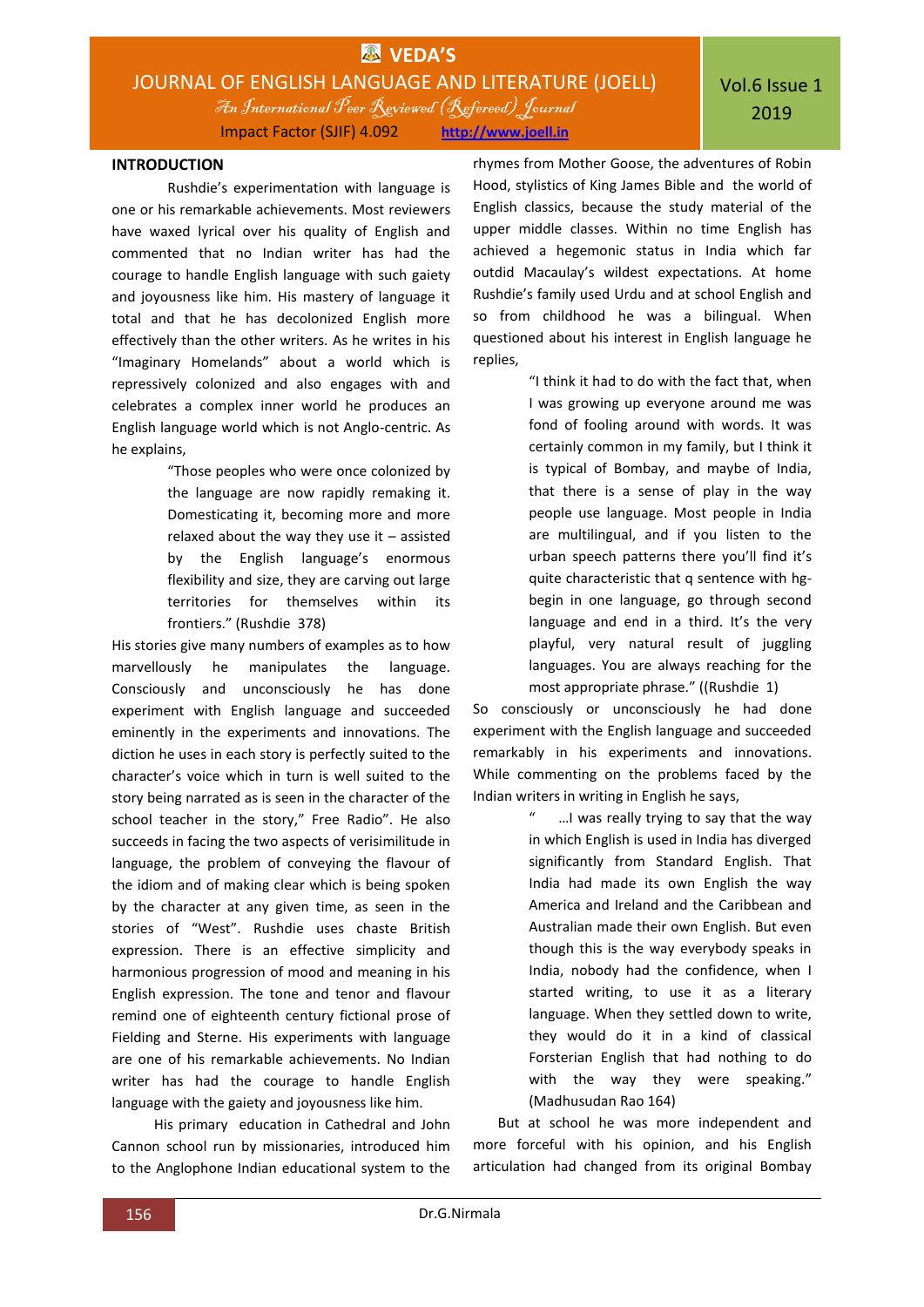### **EX** VEDA'S JOURNAL OF ENGLISH LANGUAGE AND LITERATURE (JOELL) An International Peer Reviewed (Refereed)Journal Impact Factor (SJIF) 4.092 **http://www.joell.in**

accent to the more superior sounding English, that older Indians associated with the former British colonial officials. So he picked up chaste British English expression. Abundant felicity of expression and passionate interest made Rushdie's use of English more enjoyable. He has chosen English as a medium for recording and analysing history, which is the outcome of his creative consciousness, where English expression is instinctively synthesized, without any deliberate effort with the Indian reality at various levels, form its mythical past to the contemporary situation, with equal ease. He has achieved a greater success when compared with Raja Rao, R.K.Narayan and Mulk Raj Anand, in using the English language in depicting the Indian situation and setting. When Raja Rao, R.K. Narayan started writing, the proportion of creative writing by the Indians itself, was in a state of exploration and experimentation, whereas when Rushdie started to write in English this has not only been answered but also the capabilities and achievements of Indian writers in English have been fully established beyond any doubt. The only problem he faces is in depicting the Indian scene and setting, as he is living in a non-Indian English setting, he has to find the Indian roots from outside. His agonizing expatriate roots in an English world adequately make his creative expression in English flawlessly and adequately perfect through his Indian imagination. As it could be seen in his use of language in the stories, set in the 'East' part, in the volume of stories East, West. In the story "Good Advice is rarer than Rubies" he gives a vivid description of the scene in the buses on Pakistan Roads,

> "On the last Tuesday of the month, the dawn bus, its headlamps still shining, brought Miss Rehana to the gates of the British Consulate. It arrived pushing a cloud of dust, veiling her beauty from the eyes of strangers until she descended. The but was brightly painted in muticoloured arabesques, and on the front it said 'MOVE OVER DARLING' on green and gold letters; on the back it added 'TATA-BATA' and also 'O.K. GOOD-LIFE', Miss Rehana told the driver it was a beautiful but, and he jumped down and held the door open for her,

bowing theatrically as she descended." (Rushdie 5)

 Rushdie gives a vivid description of how the buses in Pakistan and other Asian countries are painted and coloured with appropriate words 'move over darling' and 'Tata Bata' etc , he also uses the words like 'sahibs', 'pukka', 'bibi','Daddyji' etc to convey the South Asian flavour. He uses a hybrid language –English generously peppered with Hindi, terms to convey the themes that could be seen as representing the vast canvas of India and Pakistan.

 Rushdie concentrates all his creative endeavours in language to find the roots in a native soil through an alien medium, English. His mastery over English language with abundant creativity is surely his contribution to the Indian fictional prose. The most striking achievement of him is his ability to create an Indian atmosphere and Indian world through the use of idiomatic British English without so painfully resorting to the practice of translating of Indian idioms into English or literally transporting the Indian physical world into the fictional world, as done by other writers like Mulk Raj Anand and Raja Rao. There is a kind of similarity between Raja Rao and Rushdie. Both of them are the landmarks in Indo-English literature, and give an authentic delineation of Indian life and attitudes and if there is any variation it is because of the diversity of the Indian life. Just as Raja Rao gives the Brahmanic Sanskrit flavour to the language Rushdie gives the Urdu flavour. In the story "Free Radio" he presents the typical Indian situation seen in the remote villages. It is done through the narrator of the story who is a retired school teacher who spends his days under a banyan tree at the centre of town, smoking his hookah and keeping his ears open for various tidbits of gossip. As an elderly man in the village the narrator of the story tells the story of Ramani, the protagonist,

> "I say: who listens... Exactly, nobody, certainly not a stone-head like Ramani the rickshaw-wallah. But I blame the widow. I saw it happen, you know, I saw most of it unt9il I couldn't stand any more. I sat under this very banyan, smoking this selfsame hookah, and not much escaped my notice.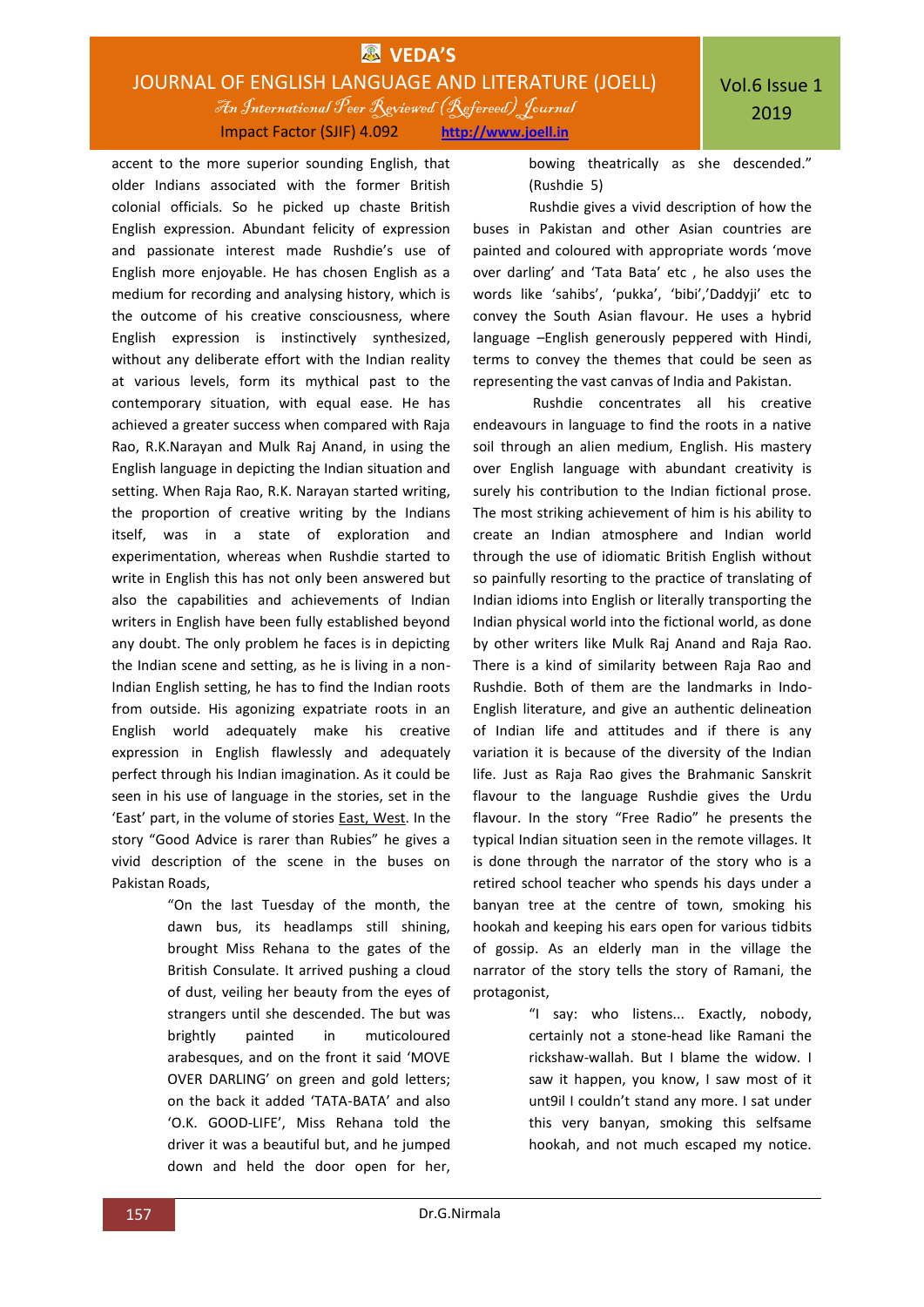And at one time I tried to save him from his fate, but it was no go." (Rushdie 19)

The description is typical of the Indian story telling. The language Rushdie uses is also typical of Indian expression. The words he uses, 'stone-head',' rickshaw-wallah', 'selfsame', 'no go', and the expressions like 'I saw most of it until I couldn't stand any more', to convey the meaning of helplessness are typical of India. A.K.Rao rightly comments on his Indianisation of English,

> "Rushdie is trying to de-colonise the language by tapping the interlingual syntactic resources and achieves a tremendous measure of success as Desani or Raja Rao has, in attempting to Indianise the language of the Empire. However he has an edge over them because he has looked at the whole problem of the language from the point of view of a Westerner who has had first-hand knowledge of the living idiom of speech, and its creative distortions and enjambments."(Rao 11)

His mastery of the language is total and that he had decolonized English more effectively than the other writers. In an interview with Dave Weich he says of the experiments he made in the field of language.

> " There's a certain point at which I felt that I'd done enough of that as I felt fresh. Your relationship to language shifts as you go through your books and as you get older. I thought, Well, I know how to do that and, if I want to I can do that now, but it's more interesting to look at this other thing to try to make the language more capacious, to try to bring into it every kind of material." (Rushdie 64)

 His stories like "Free Radio", "The Courter" and "The Prophet's Hair" give many examples of how marvellously he manipulates with the language. The diction he uses in each story is perfectly suited to the character's voice which in turn is well suited to the story being narrated as in the case of the narrator of the story "Free Radio". Almost all of his characters except in the first two stories in the first set of stories are well educated and know English very well. So he does not face any problem in depicting the characters in other stories. In the first story the

protagonist Miss Rehana, though an illiterate speaks so well like an educated woman "Miss Rehana,' she told him. 'Fiancée of Mustafa Dar of Bradford, London…..I see, Thank you." (Rushdie 8)

 Miss Rehana, though works as a maid servant in a house, speaks perfect English. English, Hindi, Urdu seem to be the three main languages used by the characters in his stories. Rushdie uses the Urdu words in conversations and does not mind to give translations because they look natural to the vernacular of the characters. There are so many words like, ' Arre', 'jalebi', 'begum sahib', 'Fataakh,Fataakh,' , 'bakvaas', etc which convey that the protagonists are typical Indian Muslims. Even in the story "The Courter", his protagonists speak Urdu words very frequently. Words like, 'Hai,' 'Allahtobah', 'Abba', 'banhomie', etc are used to suit the characters. He even discusses in detail how the Indians, particularly the Muslims faced difficulty in understanding the colloquial English and formal English in London. The protagonist's father also faces so many problems in the streets of London, even is slapped by the sales girl in a medical shop.

 Rushdie succeeded in making use of two aspects of verisimilitude in language, the problem of conveying the flavour of the Indian idiom and of making clear what is being said by the characters at any given time. In this respect Rushdie succeeded in using the authentic language as he has depicted a wide range of characters from different societies. He never cared to give relevant English words. Rushdie's characters belong to a wider span of social classes it is difficult to make a clear distinction between those who can speak English and those who cannot.

 Very often Rushdie is accused of writing 'unreadable' prose. But in his stories in East, West he wants to prove that he can write readable prose and also in the realist mode, if he wishes to. Though he writes bowdy, outsize, polyglot stories, he never uses abusive words in his stories. His characters do not utter the abusive words.

 Though Rushdie likes music and poetry there are such poetic references in his stories except in the story "Yorick" a riddle comes out of the mouth of Yorick,

> "Nor liquid, nor solid, nor gassy air, Nor taste, nor smell, nor substance